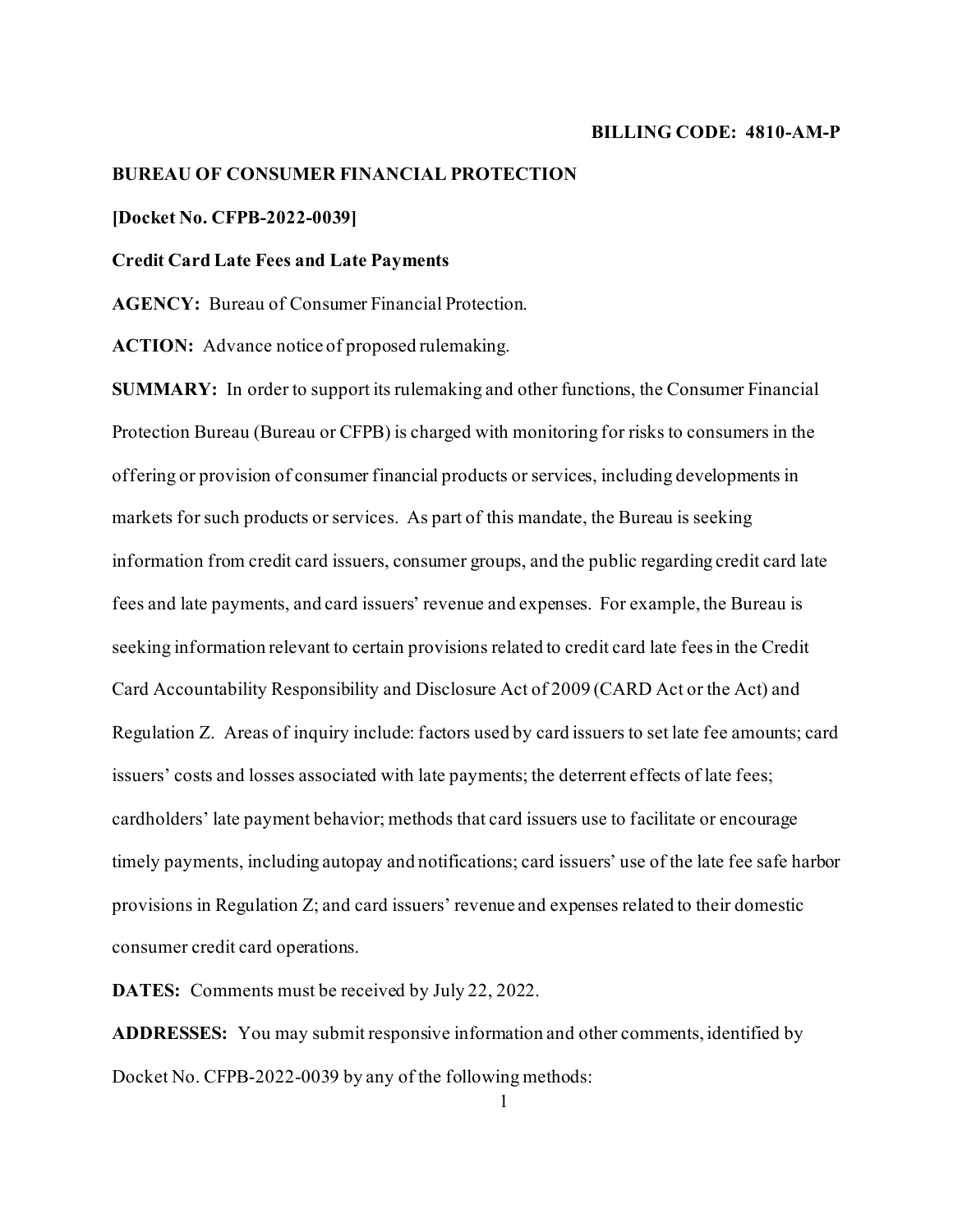- 1. *Federal eRulemaking Portal*: *[http://www.regulations.gov](http://www.regulations.gov/).* Follow the instructions for submitting comments.
- 2. *Email*: *[2022-CreditCardLateFeeANPR@cfpb.gov](mailto:2022-CreditCardLateFeeANPR@cfpb.gov)*. Include Docket No. CFPB-2022- 0039 in the subject line of the message.
- 3. *Mail/Hand Delivery/Courier*: Comment Intake—Credit Card Late Fees, Consumer Financial Protection Bureau, 1700 G Street, NW, Washington, DC 20552. Please note that due to circumstances associated with the COVID-19 pandemic, the Bureau discourages the submission of comments by hand delivery, mail, or courier.

*Instructions*: The Bureau encourages the early submission of comments. All submissions must include the document title and docket number. Because paper mail in the Washington, DC area and at the Bureau is subject to delay, commenters are encouraged to submit comments electronically. In general, all comments received will be posted without change to *[http://www.regulations.gov](http://www.regulations.gov/)*. In addition, once the Bureau's headquarters reopens, comments will be available for public inspection and copying at 1700 G Street, NW, Washington, DC 20552, on official business days between the hours of 10 a.m. and 5 p.m. Eastern time. At that time, you can make an appointment to inspect the documents by telephoning 202-435-7275.

All submissions in response to this notice, including attachments and other supporting materials, will become part of the public record and subject to public disclosure. Proprietary information or sensitive personal information, such as account numbers or Social Security numbers, or names of other individuals, should not be included. Submissions will not be edited to remove any identifying or contact information.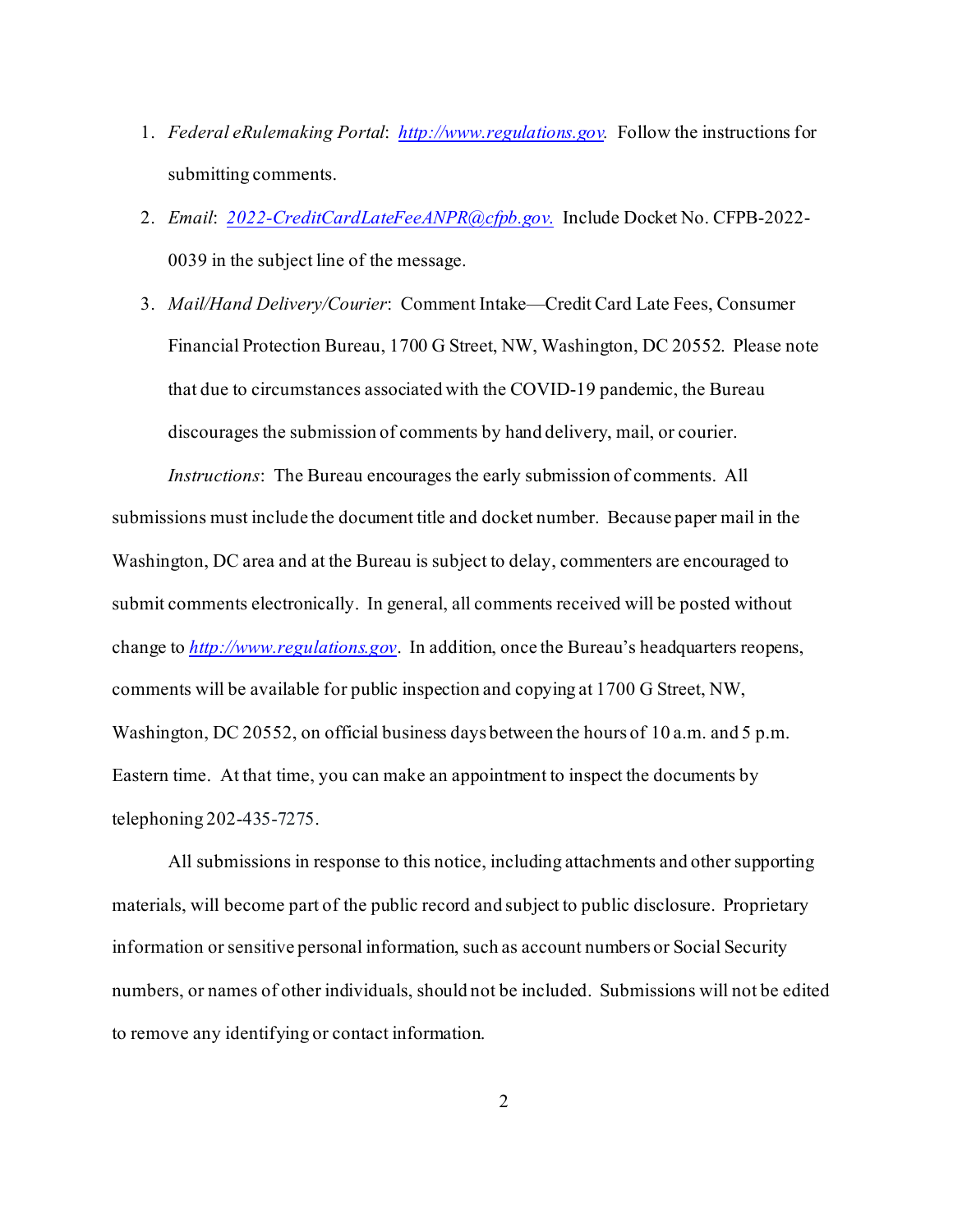If you wish to submit trade secret or confidential commercial information, please contact the individuals listed in the FOR FURTHER INFORMATION CONTACT section below. Information that the submitter customarily and actually keeps private will be treated as confidential in accordance with the Bureau's Rule on the Disclosure of Records and Information, 12 CFR part 1070.

**FOR FURTHER INFORMATION CONTACT:** Adrien Fernandez, Counsel, Krista Ayoub and Steve Wrone, Senior Counsels, Office of Regulations, at 202-435-7700. If you require this document in an alternative electronic format, please contact *[CFPB\\_Accessibility@cfpb.gov](mailto:CFPB_Accessibility@cfpb.gov)*.

# **SUPPLEMENTARY INFORMATION:**

#### **I. Background:**

In order to support its rulemaking and other functions, the Bureau is charged with monitoring for risks to consumers in the offering or provision of consumer financial products or services, including developments in markets for such products or services. As part of this mandate, the Bureau is seeking information from credit card issuers, consumer groups, and the public regarding credit card late fees and late payments and card issuers' revenue and expenses. For example, the Bureau is seeking information relevant to certain provisions related to late fees in the CARD Act<sup>[1](#page-2-0)</sup> and Regulation  $Z<sup>2</sup>$  $Z<sup>2</sup>$  $Z<sup>2</sup>$ .

Specifically, section 149(a) of the CARD Act provides that the amount of any penalty fee or charge that a card issuer may impose with respect to a credit card account under an open-end consumer credit plan in connection with any omission with respect to, or violation of, the

<span id="page-2-0"></span><sup>&</sup>lt;sup>1</sup> Credit Card Accountability Responsibility and Disclosure Act of 2009 (CARD Act), Pub. L. 111–24, 123 Stat. 1734 (2009).

<span id="page-2-1"></span><sup>2</sup> 12 CFR part 1026.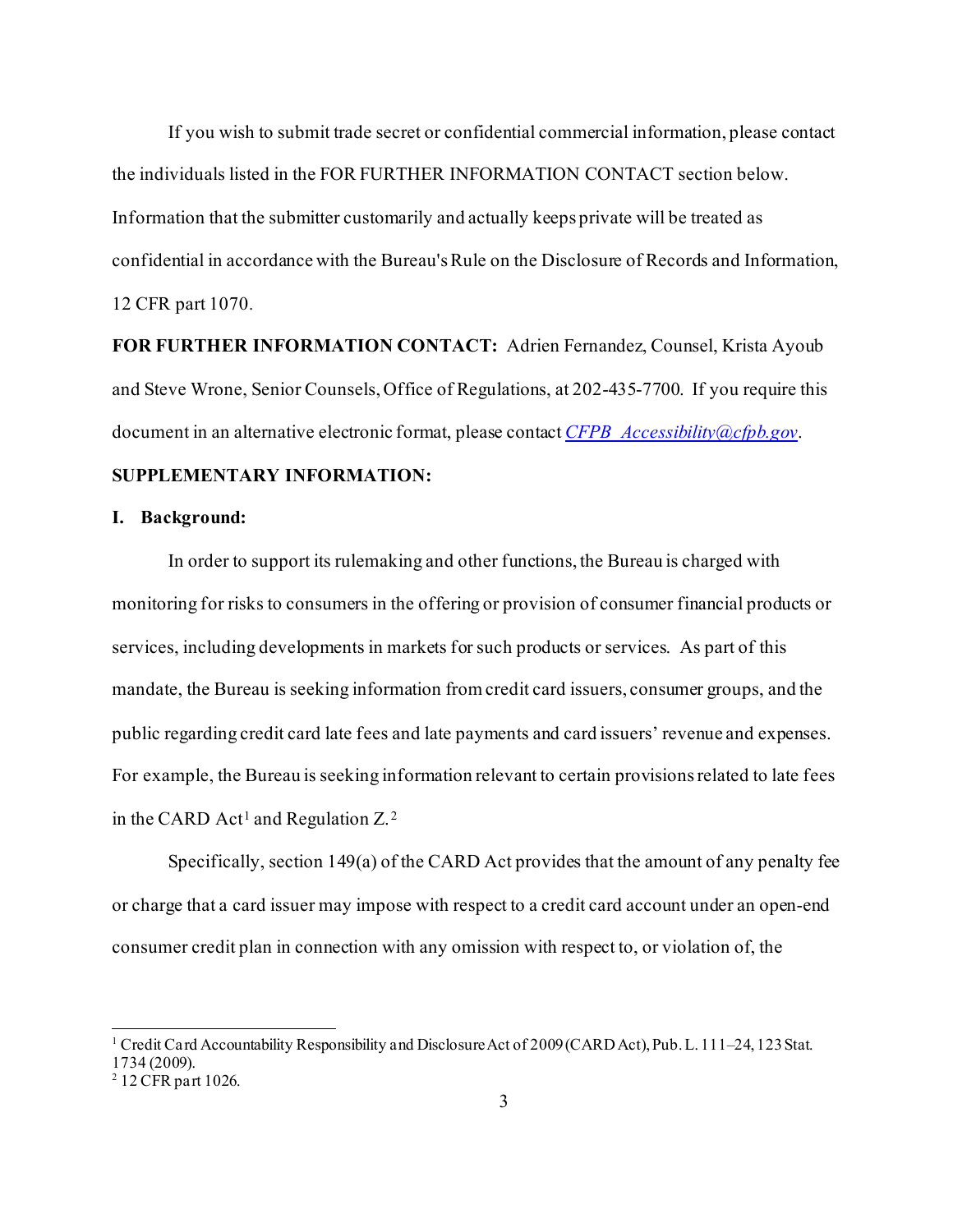cardholder agreement, including any late payment fee, over-the-limit fee, or any other penalty fee or charge, must be reasonable and proportional to such omission or violation.[3](#page-3-0) Section  $149(b)$  $149(b)$  $149(b)$  of the Act directs the Bureau<sup>4</sup> to issue rules that establish standards for assessing whether the amount of any penalty fee or charge is reasonable and proportional to the omission or violation to which the fee or charge relates.<sup>[5](#page-3-2)</sup> In issuing such rules, the Act requires the Bureau to consider: (1) the cost incurred by the creditor from an omission or violation; (2) the deterrence of omissions or violations by the cardholder; (3) the conduct of the cardholder; and (4) such other factors as the Bureau may deem necessary or appropriate. The Act authorizes the Bureau to establish different standards for different types of fees and charges, as appropriate. [6](#page-3-3) Finally, the Act authorizes the Bureau in consultation with other agencies to provide an amount for any penalty fee or charge that is presumed to be reasonable and proportional to the omission or violation to which the fee or charge relates.[7](#page-3-4)

Section 149(a) and (b) of the CARD Act is implemented in part in Regulation Z,  $\S 1026.52(b)(1)$ . In particular, under  $\S 1026.52(b)(1)$ , a card issuer must not impose a fee for violating the terms or other requirements of a credit card account, including a late payment, unless the issuer has determined that the dollar amount of the fee represents a reasonable proportion of the total costs incurred by the issuer for that type of violation consistent with

<span id="page-3-1"></span><span id="page-3-0"></span> $3$  15 U.S.C. 1665d(a).<br><sup>4</sup> The Dodd-Frank Act, which became law on July 21, 2010, established the Bureau and, one year later, transferred authority and responsibility for implementing and enforcing the CARD Act from the Board to the Bureau.<br>
<sup>5</sup> 15 U.S.C. 1665d(b).

<span id="page-3-3"></span><span id="page-3-2"></span> $6$  15 U.S.C. 1665d(d).

<span id="page-3-4"></span> $715$  U.S.C. 1665d(e).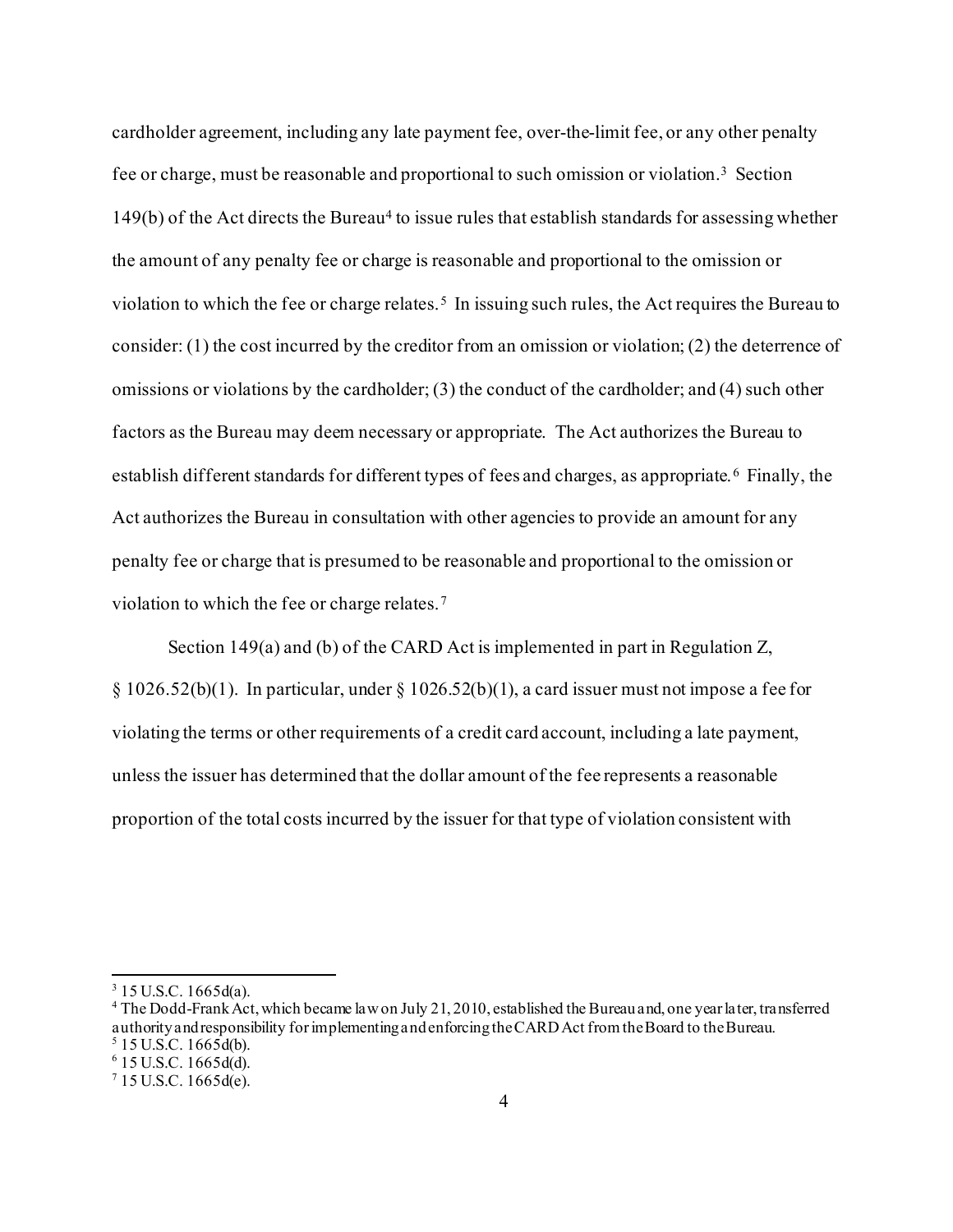$\S 1026.52(b)(1)(i)$  or complies with the safe harbor amounts consistent with  $\S 1026.52(b)(1)(ii).$ <sup>[8](#page-4-0)</sup> Currently,  $\S 1026.52(b)(1)(ii)$  sets forth a safe harbor of \$30 generally for a late payment, except that it sets forth a safe harbor of \$41 for each subsequent late payment within the next six billing cycles. The safe harbor dollar amounts in § 1026.52(b)(1)(ii) are subject to an annual inflation adjustment.<sup>[9](#page-4-1)</sup> A card issuer is not required to use the cost analysis in § 1026.52(b)(1)(i) to determine the amount of late fees if it complies with the safe harbor amounts in

# $§ 1026.52(b)(1)(ii).<sup>10</sup>$  $§ 1026.52(b)(1)(ii).<sup>10</sup>$  $§ 1026.52(b)(1)(ii).<sup>10</sup>$

The questions in this notice cover several areas relating to the forgoing statutory and regulatory provisions, as well as areas relating more generally to the domestic consumer credit card market. Areas of inquiry include: factors used by card issuers to set late fee amounts, including but not limited to the statutory factors described above; card issuers' costs and losses associated with late payments; the deterrent effects of late fees; cardholders' late payment behavior; methods that card issuers use to facilitate or encourage timely payments, including autopay and notifications; card issuers' use of the late fee safe harbor provisions in Regulation Z, § 1026.52(b)(1)(ii); and card issuers' revenue and expenses related to their domestic consumer credit card operations. In answering the questions below, card issuer commenters should base their answers on information relevant to their domestic consumer credit card portfolios. Other commenters should base their answers on information they have about the domestic consumer credit card market.

<span id="page-4-0"></span><sup>&</sup>lt;sup>8</sup> The provisions in § 1026.52(b)(1) apply to penalty fees generally, including late fees. See comment 52(b)-1. Other restrictions on the amount of penalty fees, including late fees, are set forth in § 1026.52(b)(2). For example, § 1026.52(b)(2)(i)(A) prohibits a card issuer from imposing a late fee that exceeds the amount of the required minimum periodic payment due immediately prior to assessment of the late payment fee. Comment  $52(b)(2)(i)-1$ .<br><sup>9</sup> 12 CFR 1026.52(b)(1)(ii)(D).

<span id="page-4-2"></span><span id="page-4-1"></span> $10$  See comment 52(b)(1)-1.i.A.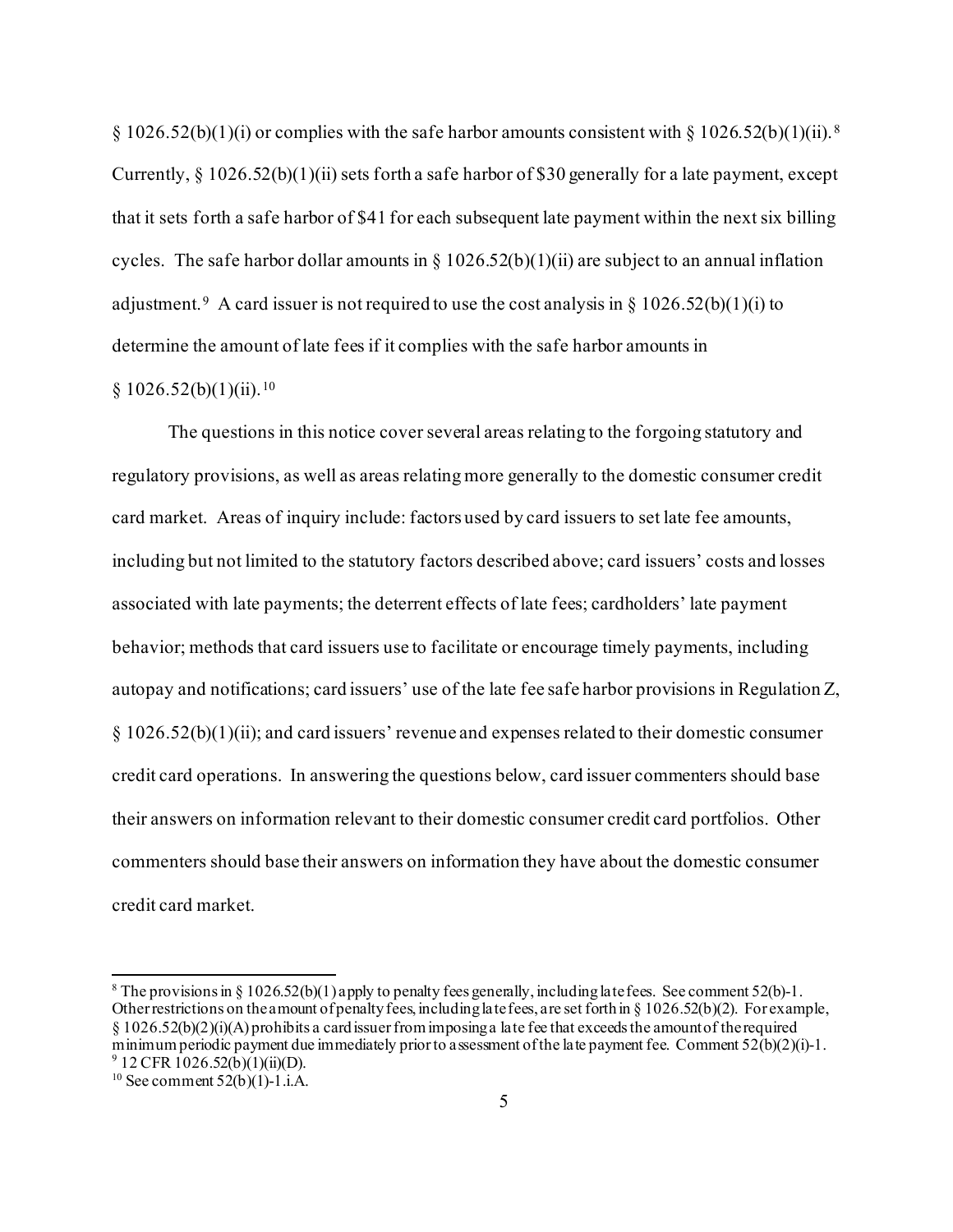### **II. Questions**

### **A. Factors used by card issuers to set existing levels of late fees:**

- 1. For late fees assessed to cardholders who were not previously assessed a late fee in at least one of the previous six billing cycles, what factors do card issuers use to determine the amount of the late fee to charge per incident? For card issuer commenters, please list and describe factors that you consider in determining the late fee amount to charge per incident including:
	- a. Whether, and if so how, you determine that the late fee amount is proportionate or otherwise related to the cost you incur from a late payment;
	- b. Whether, and if so how, you determine that the late fee amount is proportionate or otherwise related to the statement balance or amount of the required minimum payment (beyond the restrictions in  $\S$  1026.52(b)(2));
	- c. Whether, and if so how, you take into account the number of late fees you estimate you would be unable to collect;
	- d. Whether, and if so how, you determine the late fee amount based on annual revenue goals;
	- e. Whether, and if so how, you take into account information related to whether and to what degree the amount of a late fee deters future late payments or other violations; and
	- f. Whether, and if so how, you take into account any other factors.
- 2. For late fees assessed to cardholders who were previously assessed a late fee in at least one of the previous six billing cycles, what factors do card issuers use to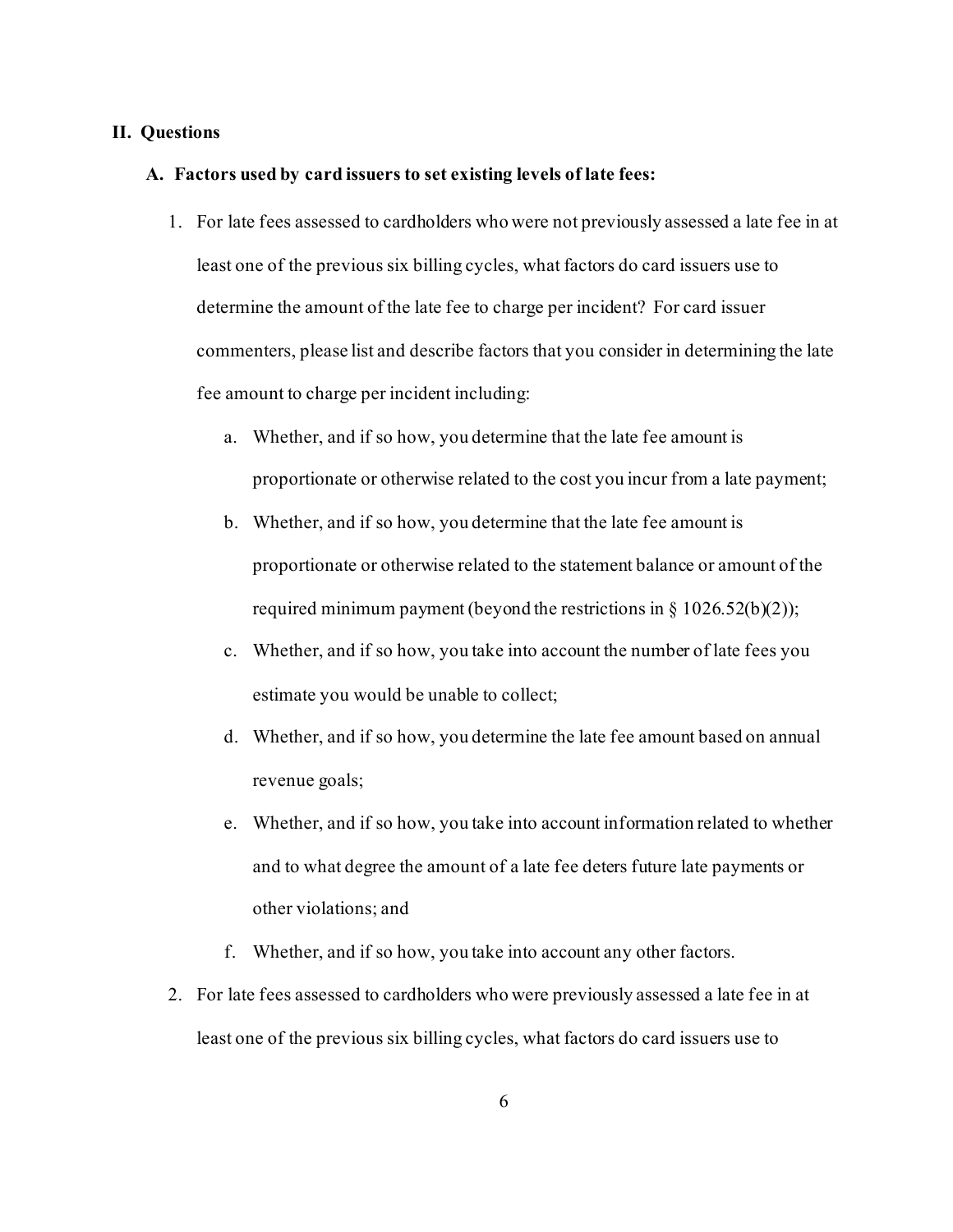determine the amount of the late fee to charge per incident? For card issuer commenters, please list and describe factors you consider in determining the late fee amount to charge per incident including:

- a. Whether, and if so how, you determine that the late fee amount is proportionate or otherwise related to the cost you incur from a late payment;
- b. Whether, and if so how, you determine that the late fee amount is proportionate or otherwise related to the statement balance or the amount of the required minimum payment (beyond the restrictions in  $\S 1026.52(b)(2)$ );
- c. Whether, and if so how, you take into account the number of late fees you estimate you would be unable to collect;
- d. Whether, and if so how, you determine the late fee amount based on annual revenue goals;
- e. Whether, and if so how, you take into account information related to whether and to what degree the amount of a late fee deters future late payments or other violations; and
- f. Whether, and if so how, you take into account any other factors.

# **B. Costs and losses:**

3. What types of costs are associated with credit card late payments? For card issuer commenters, please provide an itemization of the annual amounts in 2019, 2020, and 2021 aggregated for your domestic consumer credit card portfolios for the following categories: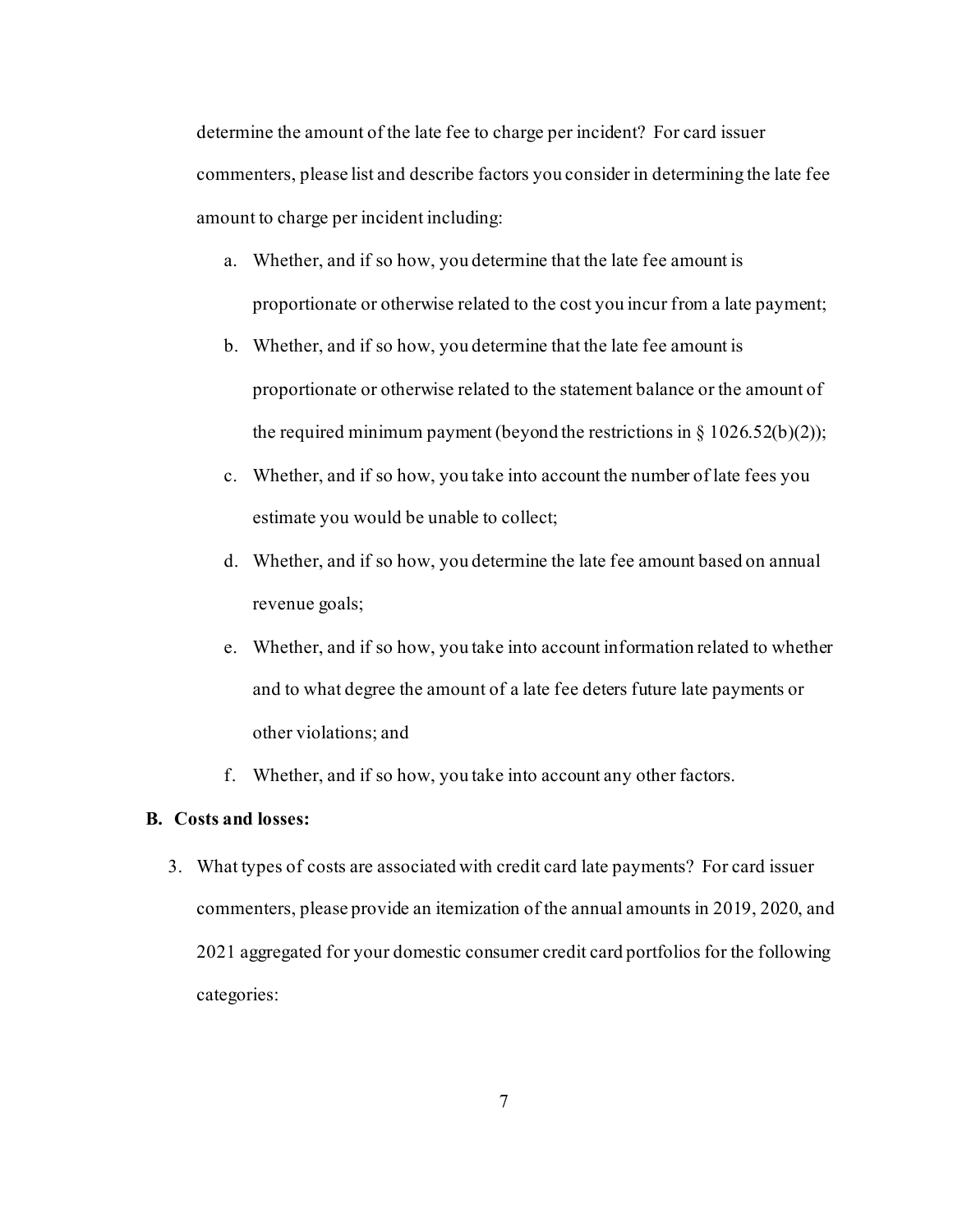- a. Costs associated with notifying (other than through periodic statements) cardholders of delinquencies and resolving delinquencies (including the establishment of workout and temporary hardship arrangements) prior to charge-off, including payments to third-party debt collectors;
- b. Costs associated with notifying (other than through periodic statements) cardholders of delinquencies and resolving delinquencies (including the establishment of workout and temporary hardship arrangements) post-chargeoff, including payments to third-party debt collectors;
- c. Charges to the card issuer by other third parties as a result of late payment;
- d. Losses due to non-payment;
- e. Costs associated with holding reserves against potential losses; and
- f. Costs of funding delinquent accounts.
- 4. What is the amount of costs associated with a single additional late payment? For card issuer commenters, please list, describe, and report the amount of marginal costs associated with a single additional late payment incurred by you. For card issuer commenters, please also list, describe, and report the amount of average costs associated with collecting late payments. Please distinguish between pre-charge-off and post-charge-off costs when appropriate, and exclude losses due to non-payment, costs associated with holding reserves, and costs of funding delinquent accounts.
- 5. Please list and describe actions and methods through which a card issuer typically contacts cardholders about late payments (other than through periodic statements). For card issuer commenters, please report the general number of calendar days after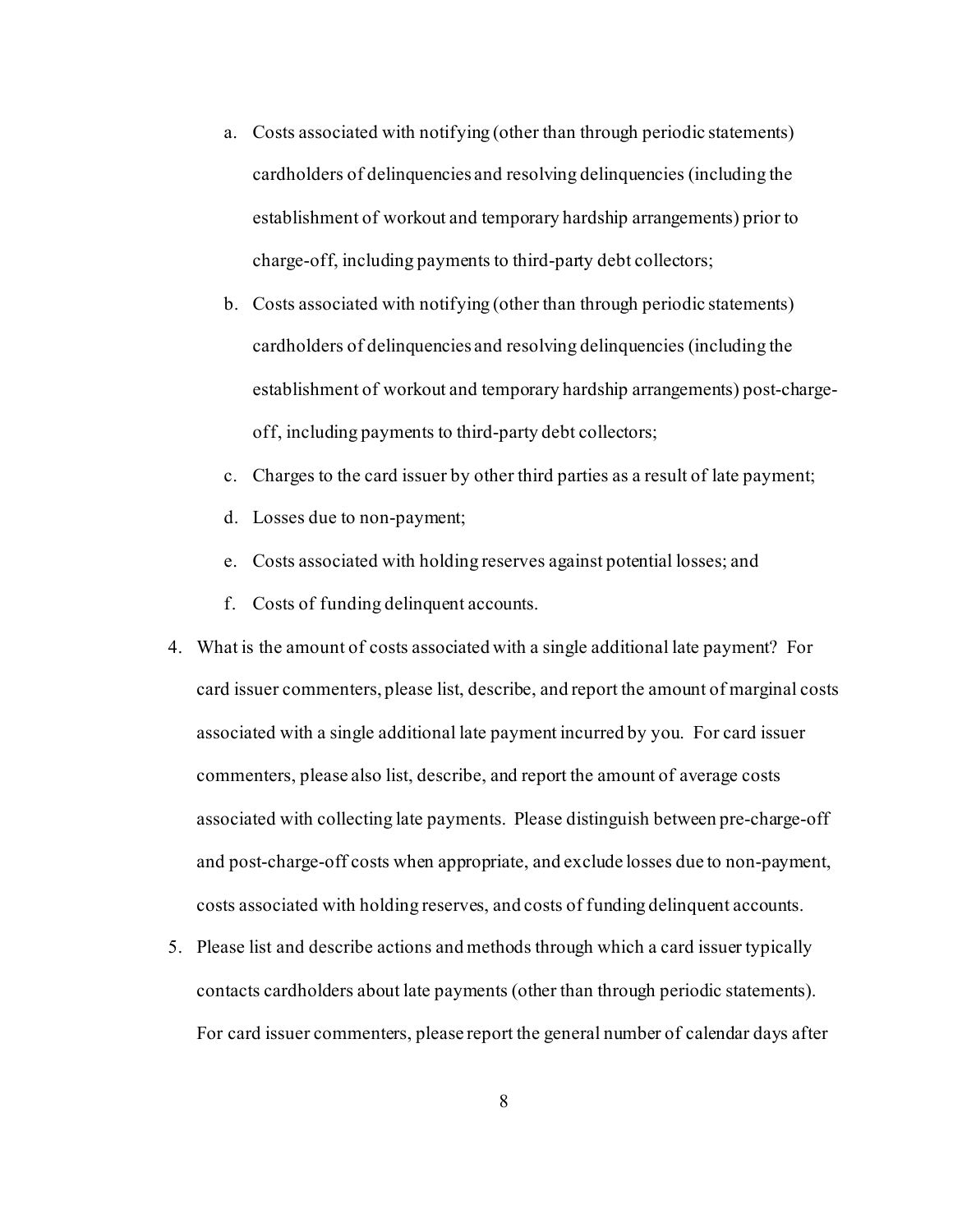the due date after which you typically undertake the following actions if the minimum payment is not received:

- a. Contact cardholder about late payment (other than through periodic statements) prior to charging a late fee;
- b. Contact cardholder about late payment (other than through periodic statements) after charging a late fee;
- c. Report late payment to credit bureaus;
- d. Initiate collection actions via first-party debt collection;
- e. Initiate collection actions via third-party debt collection; and
- f. Any other actions taken specifically with respect to collecting late payments.
- 6. How many late payments does a card issuer typically experience in a year, as a total and relative to the number of accounts? For card issuer commenters, please report the annual number of late payments experienced by you in 2019, 2020, and 2021, as a total per year, and also as a fraction of the number of accounts per year.
- 7. How many late fees does a card issuer typically assess in a year, as a total and as relative to the number of accounts? For card issuer commenters, please report the annual number of late fees assessed by you in 2019, 2020, and 2021, as a total per year, and also as a fraction of the number of accounts per year.
- 8. For card issuer commenters, for each of the following categories separately, please report the annual number in 2019, 2020, and 2021, as a total per year and relative to the number of accounts per year, of: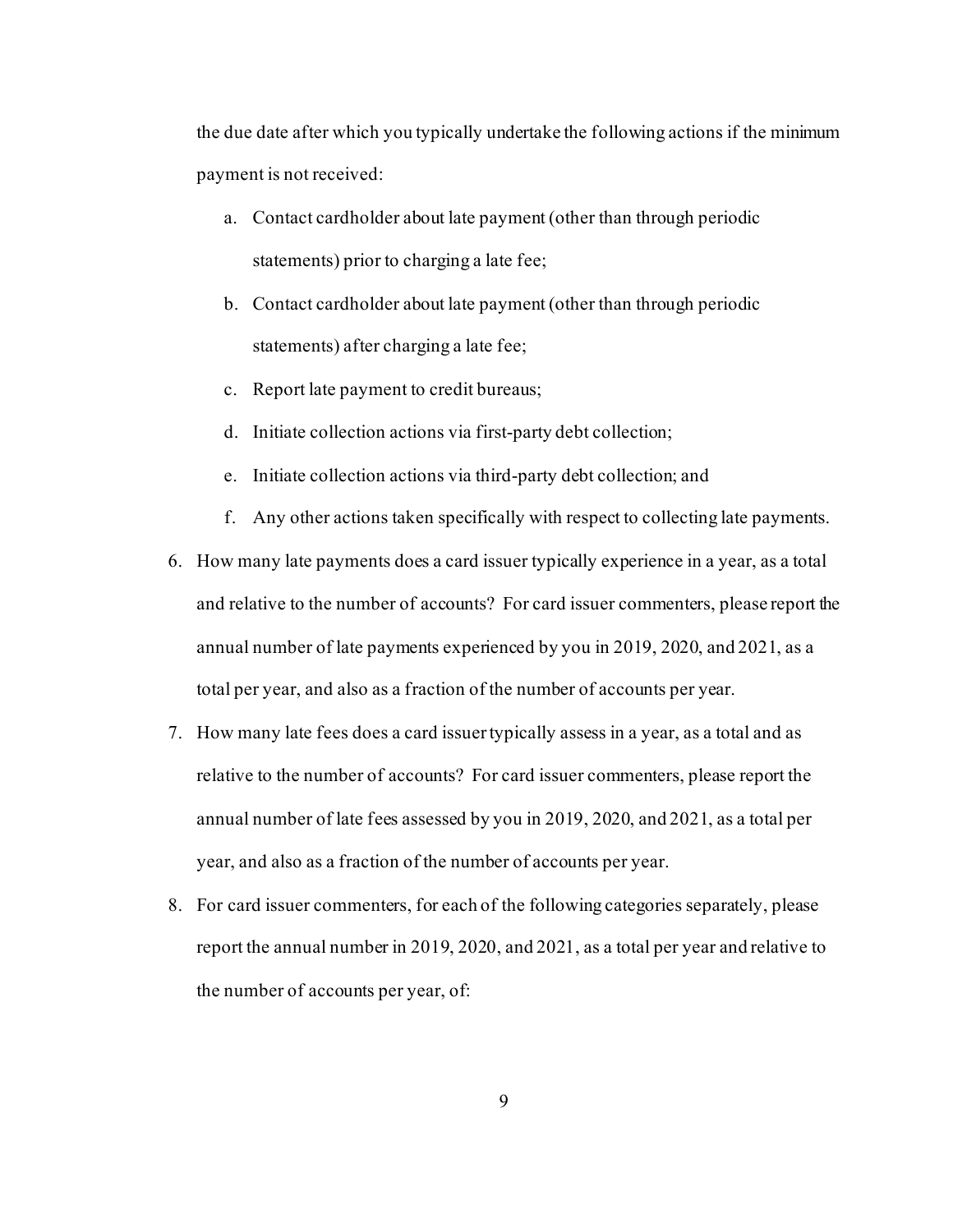- a. Late fees that you were not able to collect and whether these uncollectible amounts are more common for the first versus subsequent late fee charges;<sup>[11](#page-9-0)</sup>
- b. Late fees that were discharged in bankruptcy; and
- c. Late fees that you were required to waive in order to comply with a legal requirement (such as a requirement imposed by Regulation Z or 50 U.S.C. app. 527).

# **C. Deterrence:**

- 9. Do card issuers, consumer groups, or the general public have any research or information related to whether and to what degree the amount of a late fee, including the higher safe harbor amount set forth in  $\S 1026.52(b)(1)(ii)(B)$ , does or does not deter future late payments and whether the deterrent effect differs for the first versus subsequent late payments? If so, please provide that research or information.
- 10. Do card issuers typically impose consequences other than late fees on cardholders for paying late? If so, what other consequences are generally imposed on cardholders for paying late? Do card issuers, consumer groups, or the general public have any research or information on how effective these other consequences are at deterring late payments? If so, please provide that research or information. When are these other consequences generally imposed? For card issuer commenters, please report the general number of calendar days after the due date after which the following actions typically will occur if the minimum payment is not received:

<span id="page-9-0"></span><sup>&</sup>lt;sup>11</sup> Please do not include fees that you chose not to impose or chose not to collect (such as fees you chose to waive at the request of the cardholder or under a workout or temporary hardship arrangement).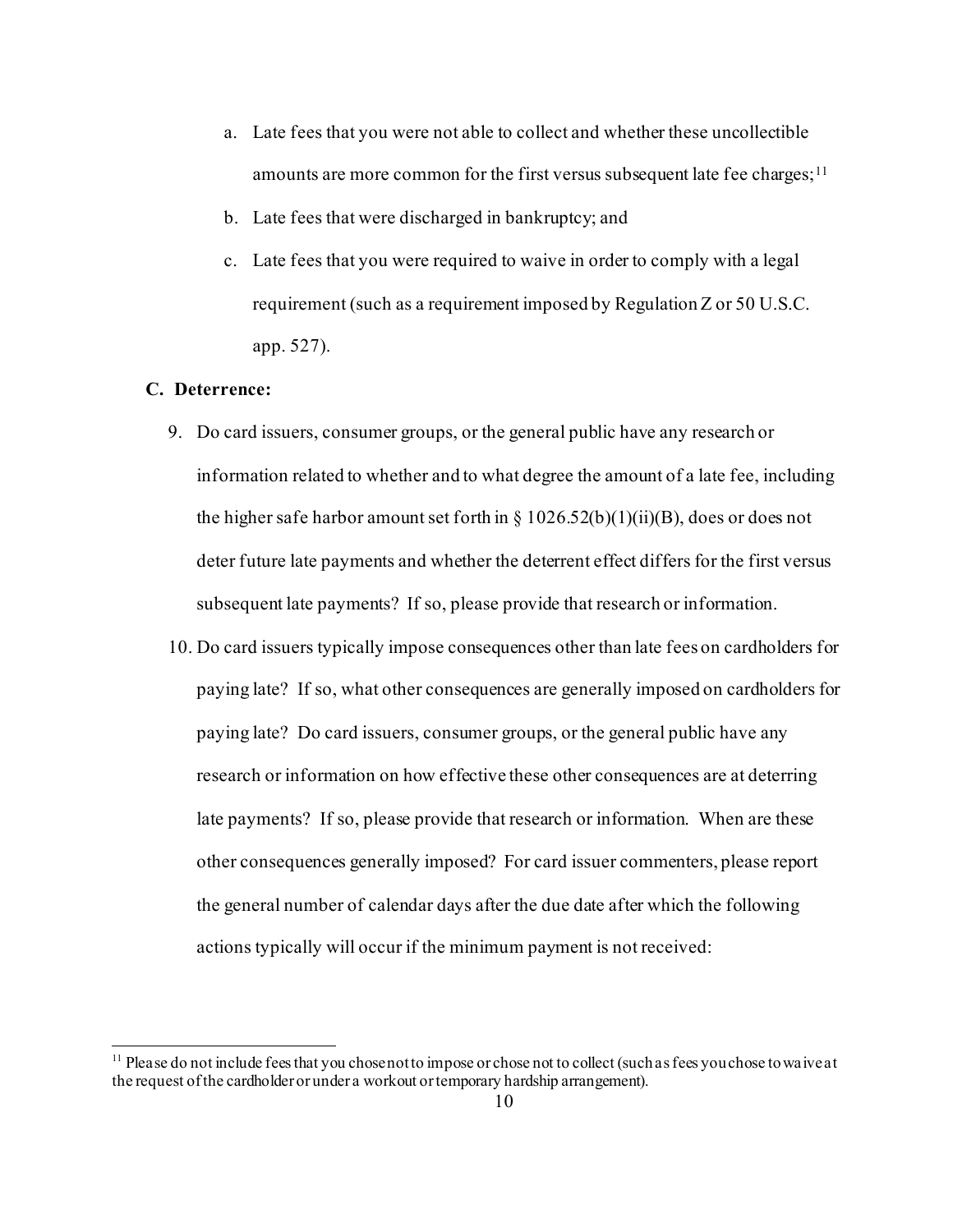- a. Lose grace period<sup>[12](#page-10-0)</sup> on new transactions;
- b. Revise upward purchase APRs on new transactions because of late payments that were not more than 60 days late;
- c. Revise upward purchase APRs on new transactions and existing balance because of late payments that were more than 60 days late;
- d. Lose benefits such as rewards; and
- e. Any other consequences.
- 11. Are there other methods that card issuers typically use to deter late payments that are less costly to cardholders than late fees or the consequences listed above? If so, what are those methods? (See also questions below related to auto pay and notifications of an upcoming payment.)

### **D. Cardholder behavior:**

- 12. What categories do card issuers use to classify cardholders based on their late payment behavior (e.g*.*, cardholders who (1) inadvertently forgot to pay; versus (2) cardholders who did not have the funds to pay by the due date)? For card issuer commenters, please provide data on what share of cardholders that pay late fall within each of these categories, or other typical classifications.
- 13. For card issuer commenters, please provide data on how many calendar days after the due date cardholders make at least the minimum payment that is late. Please indicate to what percent of accounts is at least the minimum payment received and credited within:

<span id="page-10-0"></span> $12$  The grace period is the date by which or the period within which any credit extended may be repaid without incurring a finance charge due to a periodic interest rate.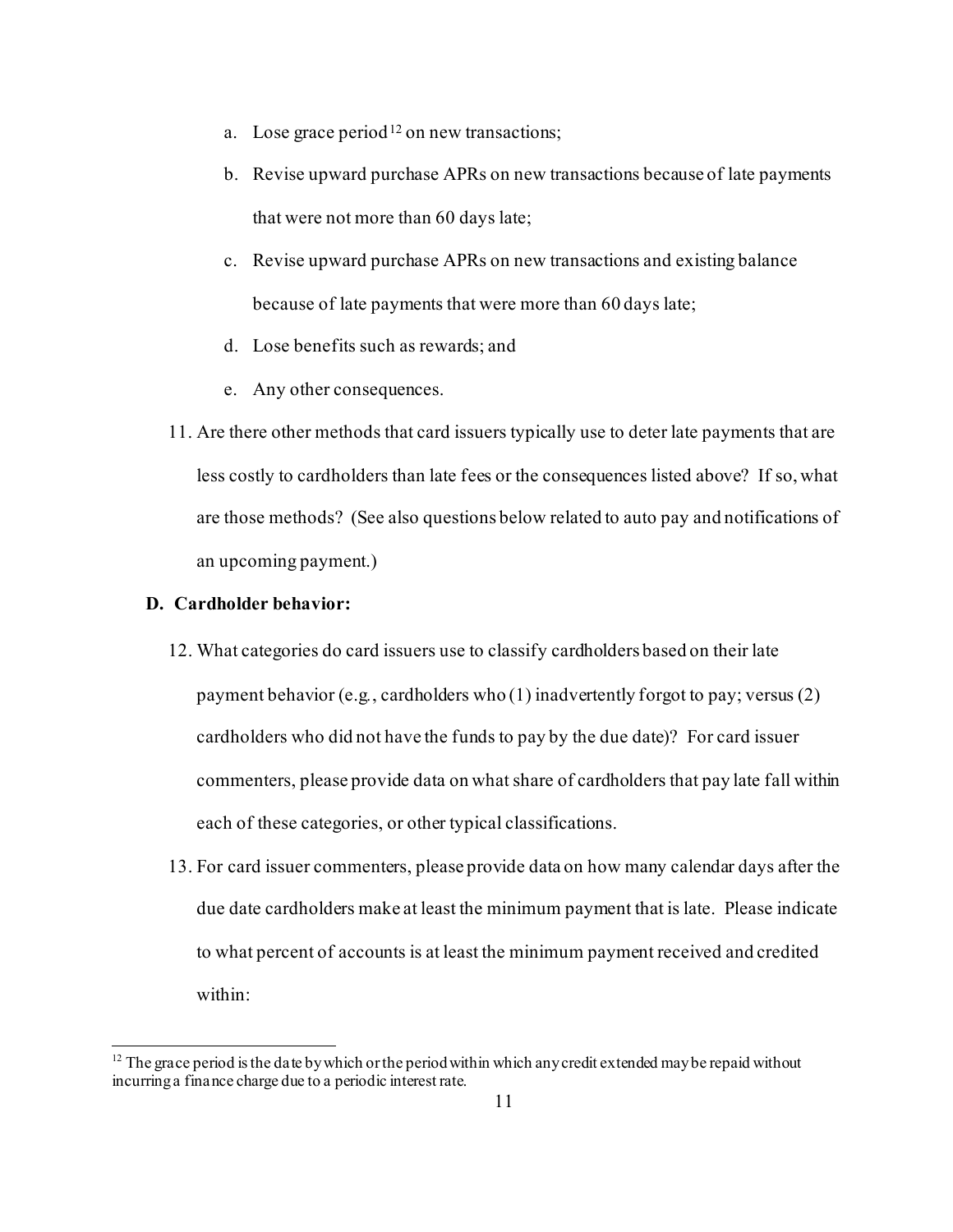- a. Less than 24 hours;
- b. 2-5 days;
- c. 6-10 days;
- d. 11-15 days;
- e. 16-30 days; and
- f. 31 days or more.
- 14. Is there other cardholder conduct the Bureau should consider in evaluating potential changes to the safe harbor provisions in § 1026.52(b)(1)(ii)? If so, what is the other conduct and how should the Bureau consider it?

### **E. Autopay:**

- 15. Do most card issuers currently offer autopay? For card issuers that currently offer autopay, please describe the process that a cardholder must go through in order to enroll in autopay and any restrictions that you may place on the autopay feature (i.e., the feature is only available to certain cardholders).
- 16. For card issuers that currently offer autopay, what is the current rate of cardholder enrollment?
- 17. For card issuers that currently offer autopay, are any benefits offered to cardholders to incentivize autopay enrollment?
- 18. What, if any, are the consumer-related concerns associated with cardholders' use of autopay? Do card issuers consider these concerns when determining whether to provide autopay or incentivize its use, and if so, how?
- 19. What are the benefits to card issuers of making autopay available to cardholders?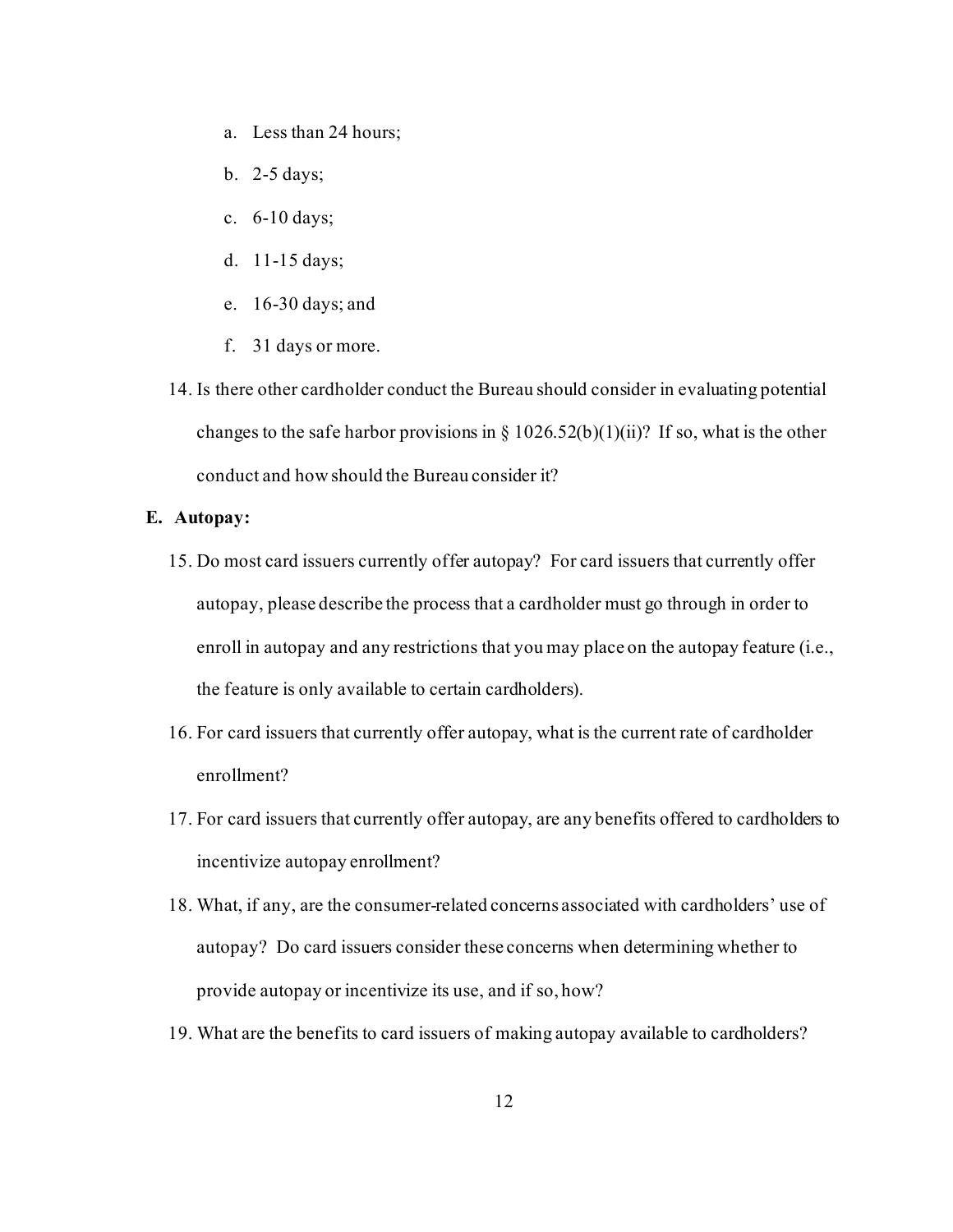### **F. Notifications of upcoming due date:**

- 20. Please list and describe actions and methods through which card issuers contact cardholders about an upcoming due date (other than through periodic statements). For card issuers that provide notifications about upcoming due dates (other than through periodic statements), do you require cardholders to opt in to these notifications or are all notifications of this type automatic for every cardholder?
- 21. For card issuers that provide notifications about upcoming due dates (other than through periodic statements), in the months after a cardholder is charged a late fee, do you change the frequency or method by which you communicate with cardholders that a payment due date is upcoming? If so, how long are these changes in effect?

# **G. Courtesy periods and fee waivers:[13](#page-12-0)**

- 22. Do any card issuers currently offer courtesy periods before late fees are assessed? For card issuers that offer courtesy periods, how many days is the courtesy period? Are there any restrictions associated with the courtesy period (i.e., courtesy periods are only available to certain cardholders)?
- 23. Do any card issuers waive late fees if a cardholder contacts the issuer? If so, for card issuers that waive late fees, under what circumstances are late fees waived?

#### **H. Staggered late fee:**

24. Do any card issuers currently offer staggered late fees (i.e., a small dollar amount fee, such as \$2-3, that is imposed no more often than every certain number of days, such

<span id="page-12-0"></span> $13$  For the purposes of this section, a "courtesy period" refers to a policy or practice of a time period after the due date in which a late fee will not be assessed if at least the minimum payment is received and credited to the account during that time period, even if the terms of the account agreement provide that the card issuermay assess a late payment fee by a certain date.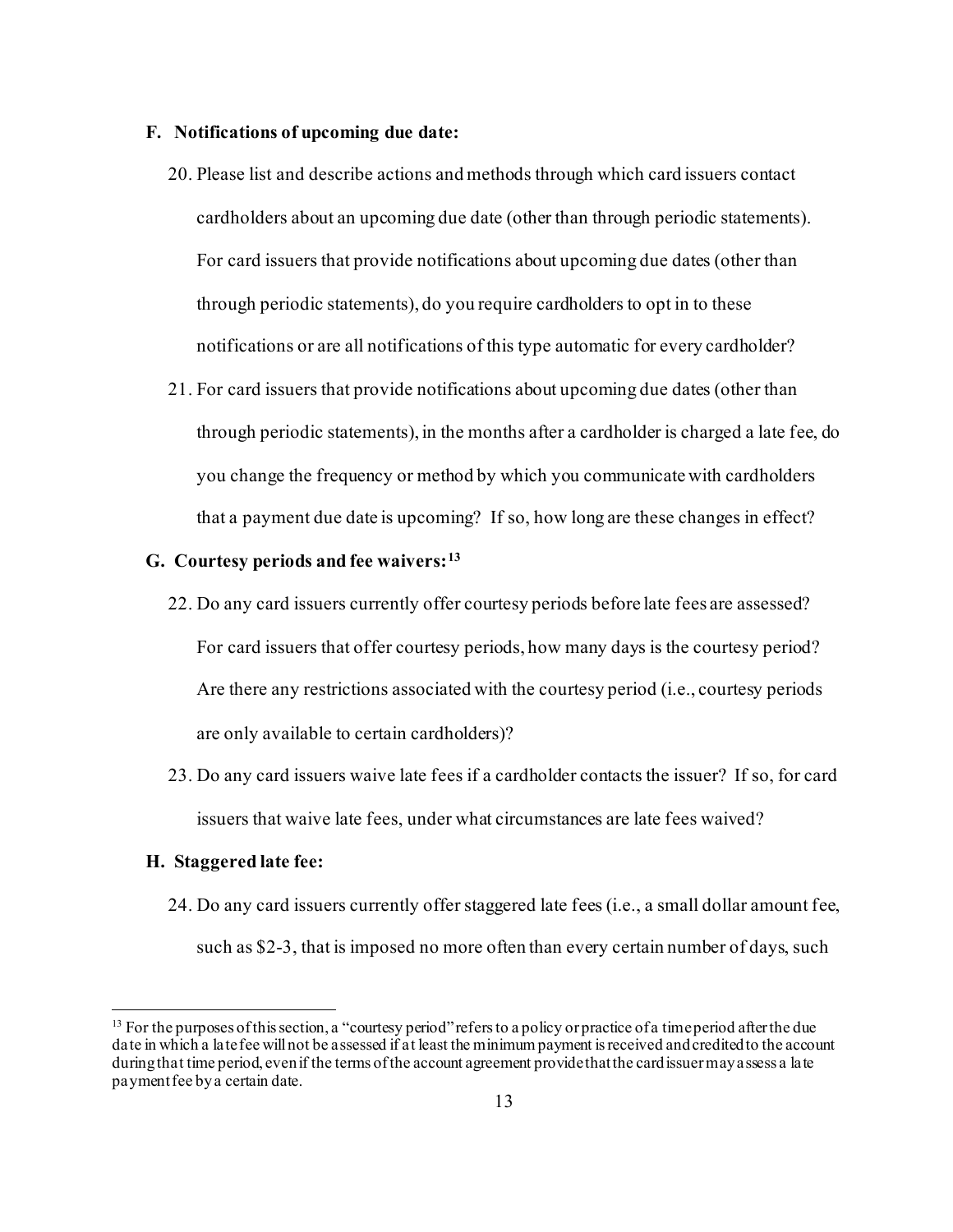as every 5 or 10 days)? For card issuers that offer staggered late fees, describe the structure and how the fee amounts and number of days between fee escalations were decided.

### **I. Safe harbor provisions:**

- 25. Other than the statutory factors listed in the CARD Act, are there other factors the Bureau should consider in evaluating potential changes to the safe harbor provisions in §  $1026.52(b)(1)(ii)$ ? If so, what are these other factors and how should the Bureau consider them?
- 26. For card issuer commenters, if you assess a late fee that is lower or greater than the current safe harbor amounts set forth in  $\S 1026.52(b)(1)(ii)$ , please describe why the safe harbor amount is not being charged and how you arrived at the amount charged.
- 27. What late fee safe harbor amount would be sufficient for purposes of allowing card issuers to recover, through late fees, their costs in collecting late payments?
- 28. Do card issuers incur higher costs when collecting late payments where a prior late payment occurred in the pastsix billing cycles (repeat late payments) relative to the costs of collecting late payments where there has not been a late payment in the prior six billing cycles? Please include any research or information relating to whether and to what degree the costs associated with repeat late payments differ from the costs associated with late payments where there has not been a late payment in the prior six billing cycles.
- 29. What potential changes to the safe harbor provisions, if any, would cause card issuers to no longer use the safe harbor provisions in determining the amount of late fees? In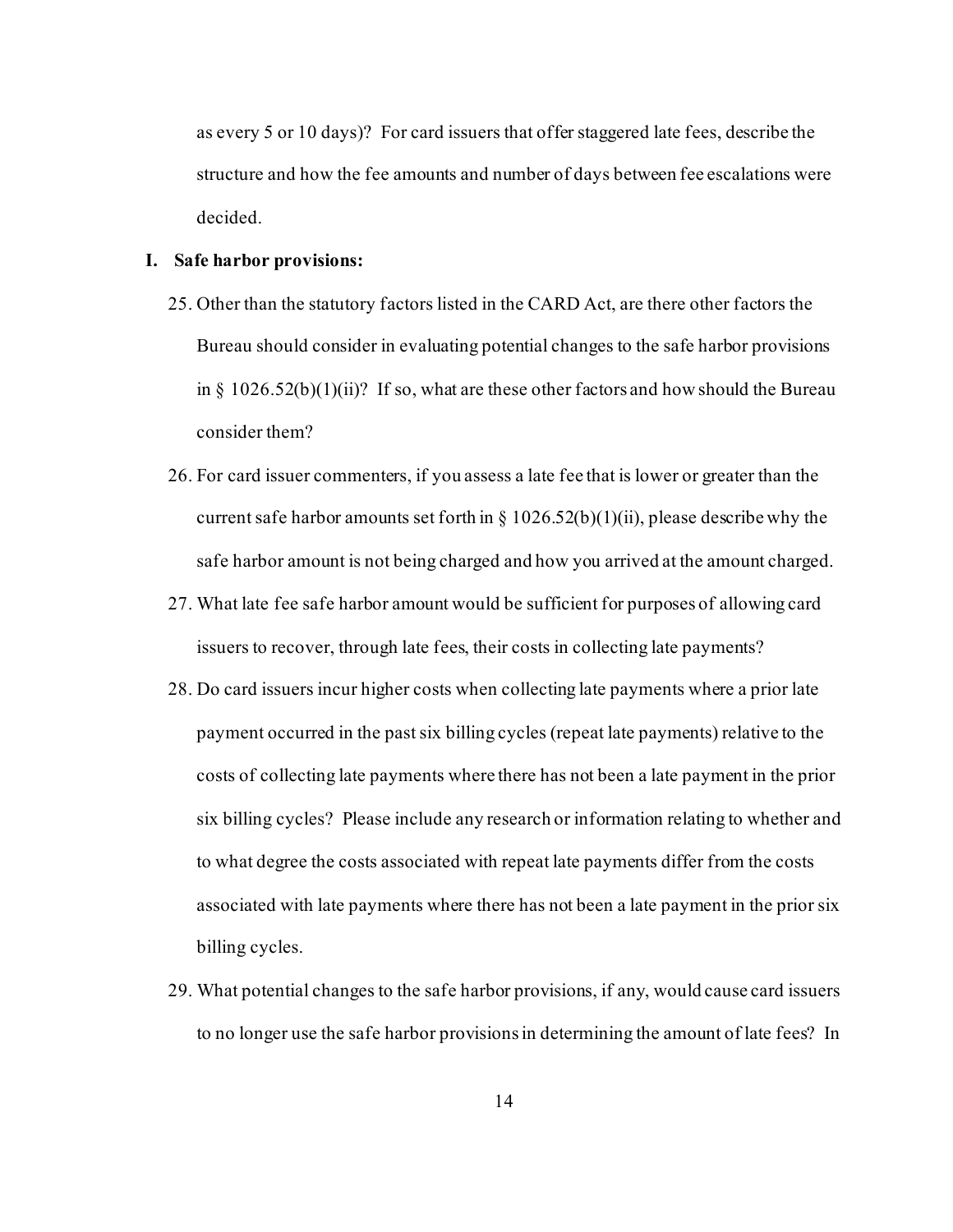lieu of using the safe harbor provisions, would card issuers use the cost analysis in  $§ 1026.52(b)(1)(i)$  to determine the amount of late fees?

30. Should the Bureau consider any alternative approaches to the cost analysis in  $\S 1026.52(b)(1)(i)$  to determine the amount of late fees if the card issuer decides not to use the safe harbor provisions for determining late fees amounts?

# **J. Cost analysis provisions:**

- 31. Are any card issuers currently using the cost analysis provisions in  $\S 1026.52(b)(1)(i)$ to set the amount of the late fees they charge? For card issuers that are using the cost analysis provisions, what is the amount of the late fees you charged in 2019, 2020, and 2021 based on this analysis?
- 32. For card issuer commenters, if you were to undertake the cost analysis described in  $\S 1026.52(b)(1)(i)$  in determining the amount of the late fees you could charge, what would the late fee amount be? Please provide detailed information about the information you used to determine this late fee amount.
- 33. Would card issuers need additional detail on how to comply with the cost analysis provisions in § 1026.52(b)(1)(i) beyond what is currently provided in the commentary[?14](#page-14-0) If so, what additional details are needed?
- 34. If the Bureau were to require card issuers to comply with the cost analysis provisions in  $\S$  1026.52(b)(1)(i) in determining the amount of the late fees they could charge, what additional process and procedures should the Bureau adopt, if any, to ensure that card issuers comply with these provisions?

<span id="page-14-0"></span><sup>15</sup> <sup>14</sup> See commentary to § 1026.52(b)(1)(i) for existing details on the cost-analysis provisions under § 1026.52(b)(1)(i).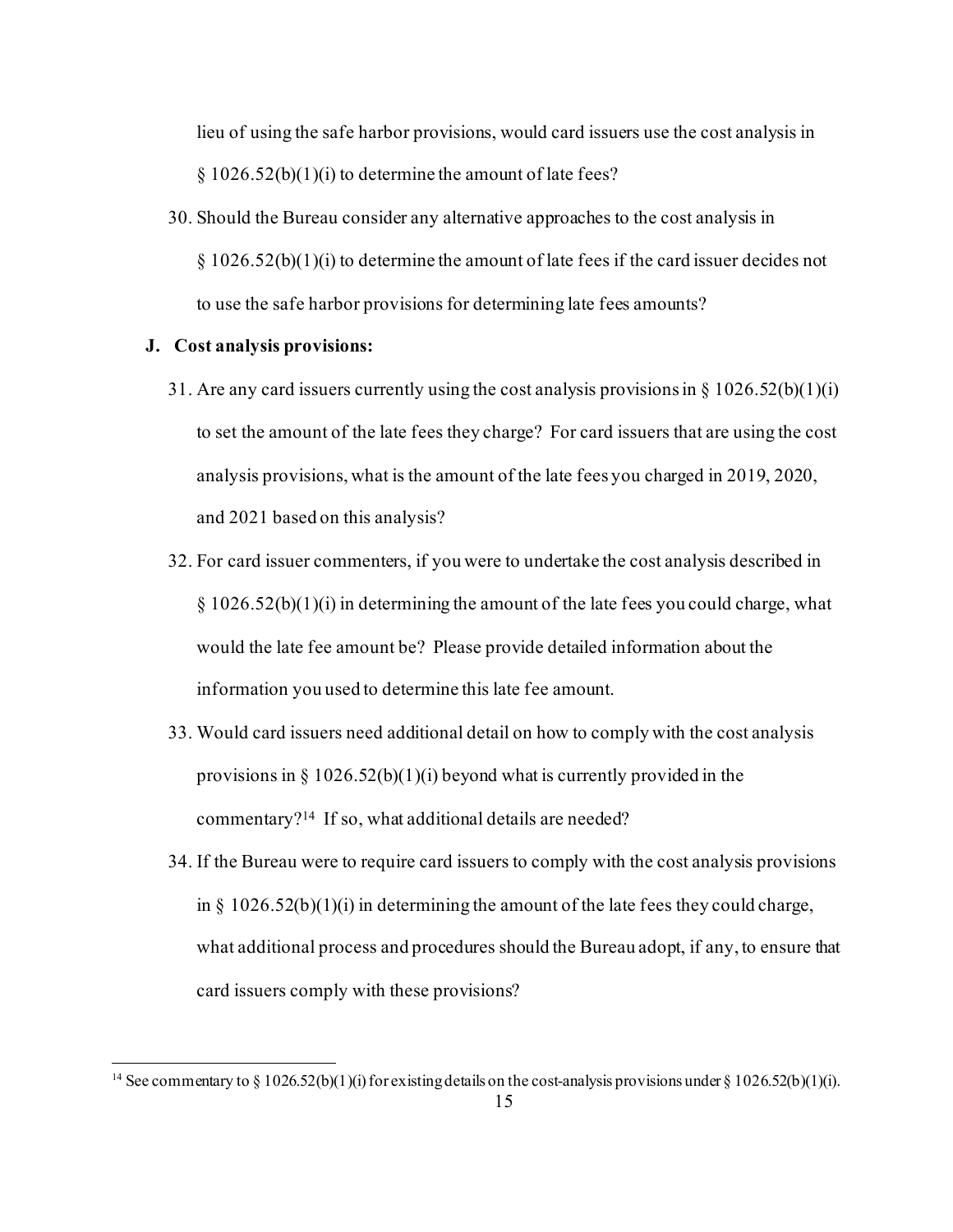#### **K. Revenue and Expenses**

- 35. For card issuer commenters, please itemize the types of revenue associated with your domestic consumer credit card operations and report overall annual revenue in 2019, 2020, and 2021 associated with your domestic consumer credit card operations, including the itemized annual income from the following categories:
	- a. Interest;
	- b. Fees;
	- c. Interchange revenue; and
	- d. Other income.
- 36. For card issuer commenters, please report revenue from late fees collected on your domestic consumer credit card accounts in 2019, 2020, and 2021. Please do not include any fee waived or reversed as uncollectible or any amount added to a contraasset account for uncollectible fees that the bank maintains and reports separately from the allowance for loan and lease losses.
- 37. For card issuer commenters, please itemize the types of expenses associated with your domestic consumer credit card operations and report the overall annual expenses accrued in 2019, 2020, and 2021 associated with domestic consumer credit card operations, including the itemized annual expenses for the following categories:
	- a. The total interest expenses accrued to fund credit card receivables;
	- b. The interchange expense fees paid to the card associations;
	- c. Expenses to collect problem credit (including the total collection cost for delinquent, recovery, and bankrupt accounts);
	- d. Marketing expenses (including payments to retail partners); and